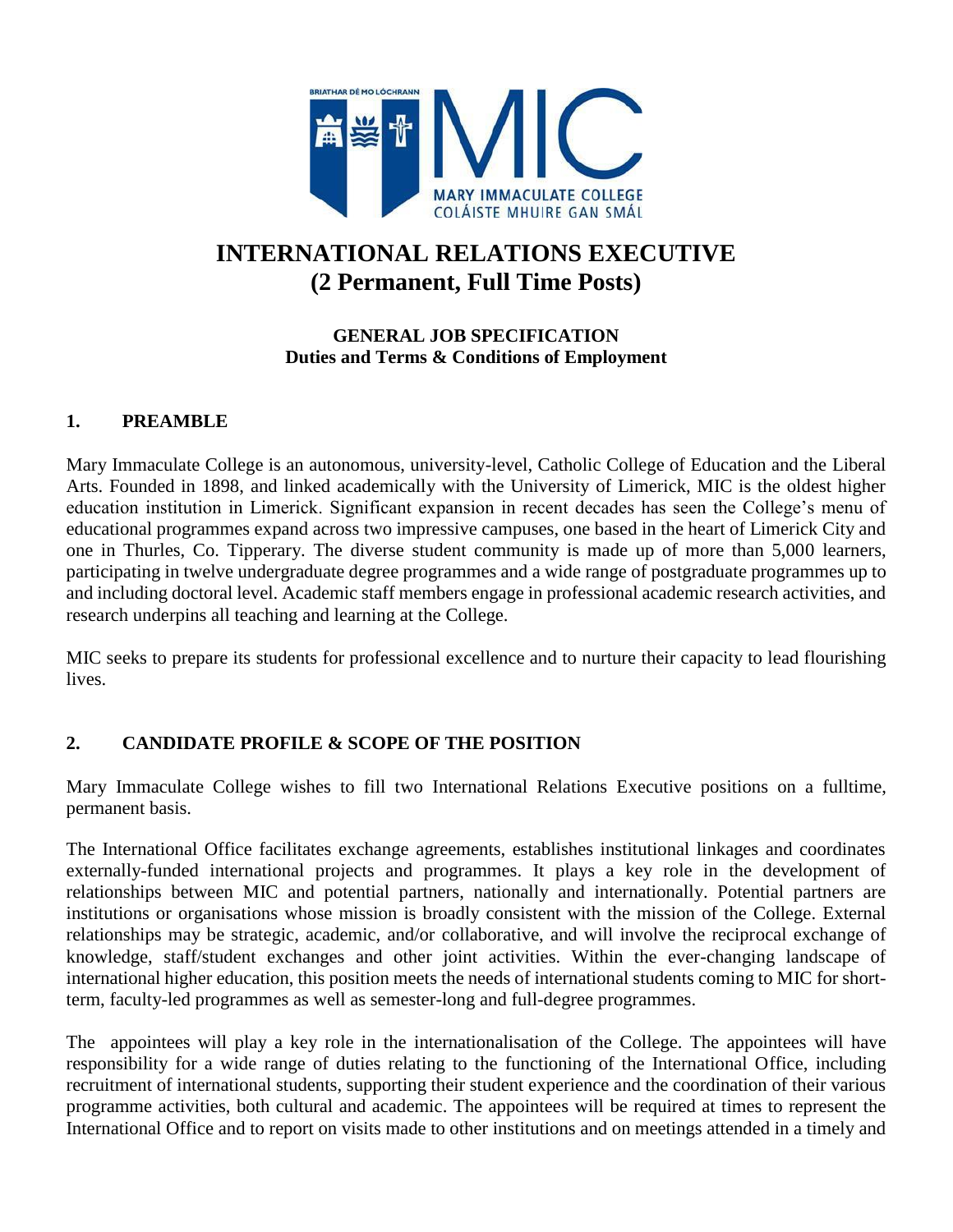comprehensive manner. As well as working normal office hours, this post will require flexibility to undertake international travel as well as evening work and weekend work at least twice every five weeks to support the delivery of International Office services.

One appointee will handle all student queries, administer available accommodation, oversee arrivals, Orientation, programme selection, the implementation of a 'buddy system' and a programme of events for international students throughout each semester. The successful candidate will represent MIC on ICOS, the national international student advocacy body, and will engage with Student Affairs Ireland. The other appointee will assist with the administration of outgoing exchange (both EU and non-EU) as required.

The successful candidates should have a positive, goal-oriented and enthusiastic approach to the range of tasks associated with providing programmes for international students at MIC and international programmes for MIC students. The appointees must have the ability to interact constructively, efficiently and effectively with staff and external clients of the College in a very discreet and confidential manner.

# **Essential Qualifications, Experience & Skills**:

1. (a) A relevant qualification at level 6 or higher on the National Qualification Framework **and** a minimum of 2 years relevant experience in either a marketing, communications or customer-focused setting, preferably in a higher education administrative setting; **or** 

(b) A minimum of 5 years' relevant experience in either a marketing, communications or customerfocused setting, preferably in a higher education administrative setting;

- 2. Clearly demonstrated experience of using own initiative to solve problems in a positive and proactive manner;
- 3. Excellent interpersonal skills, with clearly demonstrated experience of developing networks and collaborations with other organisations;
- 4. Demonstrable ability to work effectively and constructively within an established team environment;
- 5. Proven administrative and organisational skills with the ability to manage, prioritise, and complete a variety of tasks under pressure and within deadlines;
- 6. Ability to undertake work related travel, including international travel (minimum 1 week's per semester), and a high degree of flexibility in regard to work practices and working arrangements;
- 7. Proven IT skills, including a high degree of proficiency in Word, Excel, PowerPoint and Microsoft Teams, as well as experience of marketing through various social media platforms;
- 8. Have knowledge and sensitivity to cultural issues and experience of dealing with international organisations / individuals;
- 9. An empathetic disposition and student-focused approach with a willingness to be flexible in the provision of support to students particularly in situations requiring a sensitive and timely response;
- 10. Advanced verbal, written, and presentational communication skills, as well as excellent report writing ability;
- 11. A full driving licence.

It is desirable that the appointee will also have**:**

- 12. A working knowledge of marketing/communications strategies, student recruitment and third level education at national and international levels;
- 13. People management skills and experience;
- 14. Linguistic skills e.g. in Spanish, Portuguese or Chinese.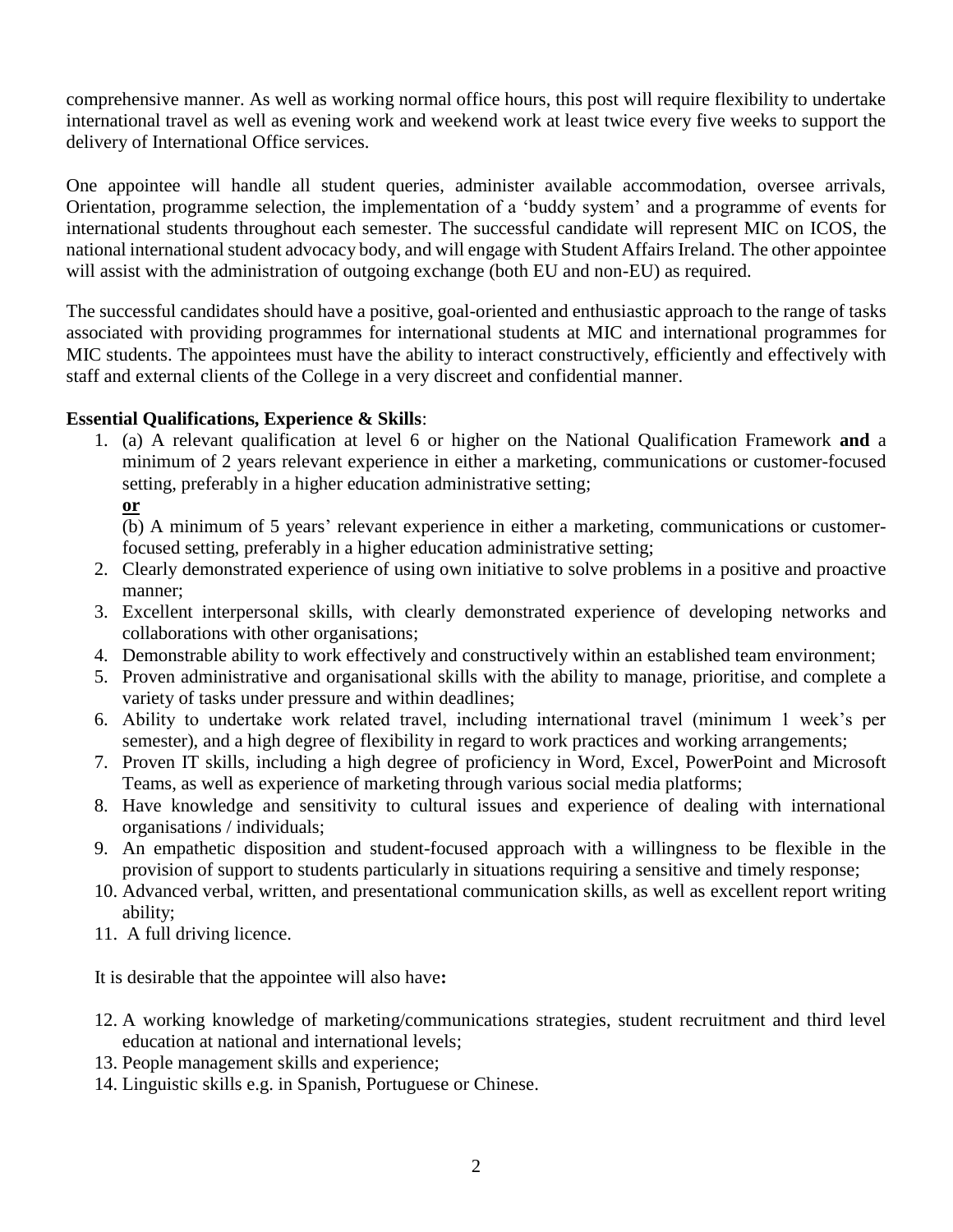*Cuirfear fáilte roimh iarratais ó dhaoine go bhfuil dearcadh dearfach acu i leith na Gaeilge. Applications are welcome from people who have a positive outlook to Irish.*

*Please note that current government policy may have implications for the re-employment of applicants who are currently in receipt of a public sector pension.*

# **3. JOB DESCRIPTION**

# **Reporting Relationship**

The appointee is required to carry out the duties attached to the post under the general direction of the International Office Manager, to whom they report in the first instance, and to whom they are responsible to for the performance of these duties in the first instance. The appointee will also report to the Director of International Engagement.

The appointee also will report through the Director of International Engagement to the College President and/or to such other College Officers as the President may designate from time to time. The appointee will liaise with the Deans of Arts and Education, Heads of Departments, Course Leaders and other College personnel and with relevant College bodies in carrying out the duties attaching to the post.

The reporting relationship is subject to review and may be altered from time to time, in line with service needs and developments in the College

# **General Duties and Responsibilities**

- Assist in the ongoing development of the College's internationalisation according to the Internationalisation Strategy (2019-2023);
- Assist in the promotion of MIC's programmes, aimed at enhancing the College's international identity and profile;
- Assist in developing the College's relationships with Education in Ireland, Government departments and other relevant agencies;
- Assist in implementing contracts for international services, memoranda of understanding and agency agreements;
- Assist in identification, securing and administration of funding streams for the further development of international collaborations;
- Represent MIC at events/meetings as required by the Director of the International Engagement, reporting back any outcomes to the Director and the team;
- Provide comprehensive support to the Director of the International Engagement and other team members in regard to the day-to-day operations of the International Office.

# **Duties particular to the appointee responsible for inbound students:**

• Coordinate administrative support required to maintain the Office's 'Outstanding International Student Satisfaction' ratings. This includes timely engagement with prospective students from applications stage to admission, providing comprehensive orientation and supporting the pastoral care of international students while they are at MIC;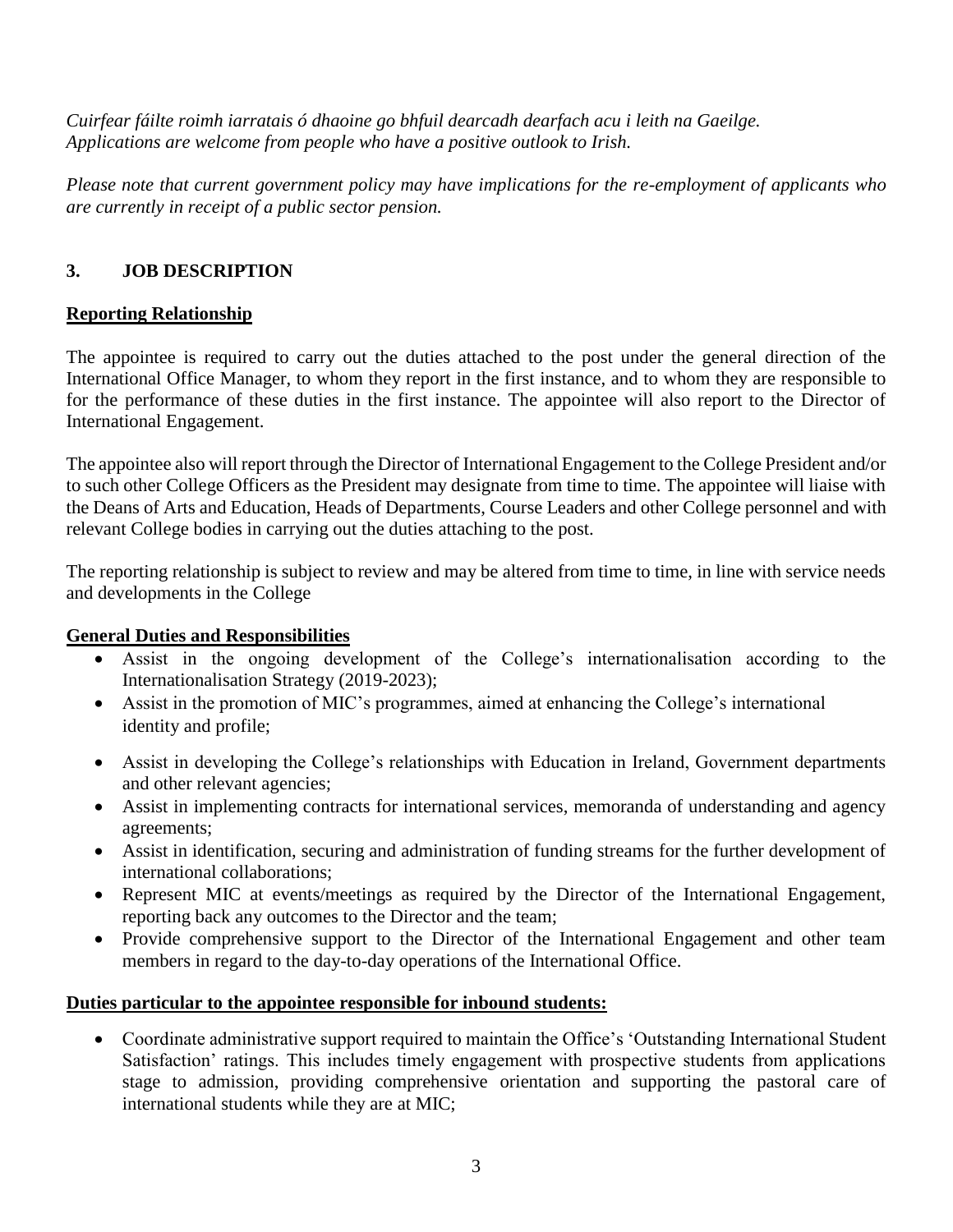- Organise visits to MIC by international visitors including prospective students and parents, guidance counsellors, groups, university partners and potential partners, including timely follow-up on each of these activities;
- Plan, arrange and conduct international visits to universities and schools, recruitment fairs and conferences to represent Mary Immaculate College. This will entail a minimum of 1 week's travel per semester;
- Organise excursions and site visits and bringing tour groups on these visits, particularly over the summer months. This will occasionally involve working weekends and evenings;
- Maintain a database of contact details of international alumni and maintain contact with them through mailshots and social media;
- Further develop the 'International' section of the College's website and use other relevant tools to market the College, including social media, international magazines, online publications, etc.;

# **Duties and Responsibilities for appointee responsible for outbound students:**

- Coordinate all of MIC's outbound student applications. This includes timely engagement with students, from providing information sessions to assisting with applications to admission at the partner university, providing comprehensive pre-departure orientation and supporting students with any follow-up administration required up to and after their return to MIC;
- Main point of contact with partners (EU and Non-EU) for outbound mobility nominations;
- Supporting students in the preparation for their semester/full year abroad or short-stay programme and assisting in the completion of each student's application to international host destination for exchange, study abroad and international traineeships;
- Advising, reviewing and assisting students on selection of appropriate modules for their semester abroad when undertaking Erasmus+ or Study abroad. Oversight of the completion of all outbound student documentation inclusive of learning agreements, student status letters, language proficiency certification, visa documentation, grant agreements, euro pass certification and any other paperwork required for each individual host;
- Assigning academic advisors to each outbound student, main point of contact for academic advisors throughout the academic year. This involves continued communication with advisors from nomination stage to the final exam board review of each student's progress;
- Operating the Erasmus + Dashboard online platform and the Erasmus mobility tool as well as oversight of the Erasmus+ Online Linguistic Support.
- Reviewing and renewal of Inter-Institutional agreements (EU) as well as MoUs (Non-EU) with partner institutes;
- Monitoring academic progress of each outbound student throughout the semester.
- Working with MIC Placement office and appropriate departments to resolve any shortfall in students' academic or placement requirements;
- Collecting and reviewing all academic transcripts;
- Continued assistance and support for outbound students during their semester abroad regarding academic guidance, pastoral care and resolving any queries or issues;
- Plan, arrange and conduct international visits to universities and schools, recruitment fairs and conferences to represent Mary Immaculate College. This will entail a minimum of 1 week's travel per semester;
- Organise excursions and site visits and bringing tour groups on these visits, particularly over the summer months. This will occasionally involve working weekends and evenings;
- Maintain a database of MIC students who have studied abroad and work with them to promote the experience to other students, including via social media.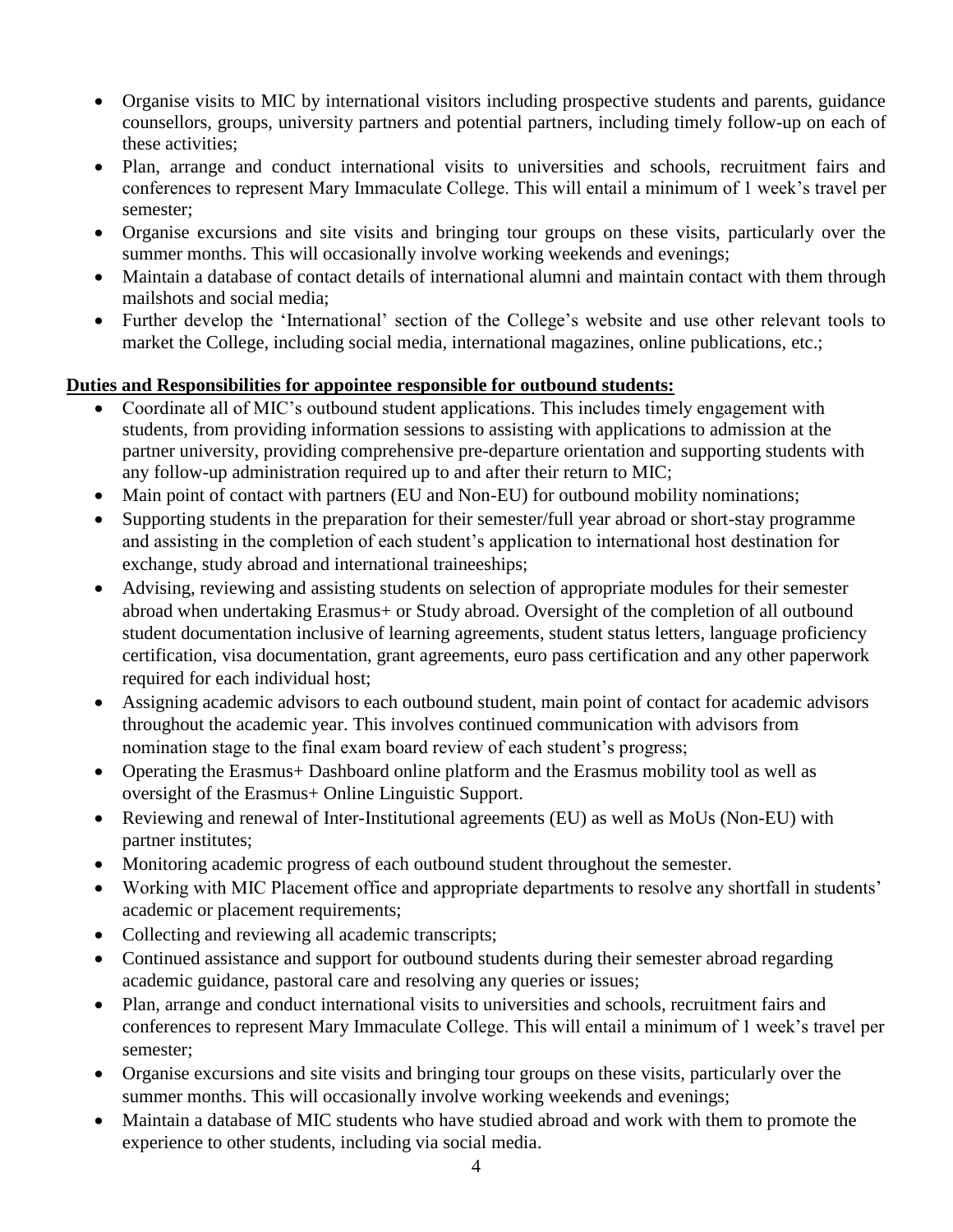- Further develop the 'Study Abroad' section of the College's website and use other relevant tools to promote the experience to MIC students;
- Represent MIC at events/meetings as required by the Director of the International Engagement, reporting back any outcomes to the Director and the team;
- Provide comprehensive support to the Director of the International Engagement and other team members in regard to the day-to-day operations of the International Office.

The work is broadly defined and the list of duties is not exhaustive. The performance of the entire range of duties is not necessarily confined to any one individual, as the work requires that the staff function in a flexible manner, and work together as a team. The College retains the right to assign new duties and/or re-assign staff to other areas of the College in response to service needs.

# **4. TERMS AND CONDITIONS OF EMPLOYMENT**

# **General**

All persons employed will sign an appropriate contract, which will contain terms and conditions of the employment. A job description is given to all applicants for employment and this will form part of the contract documentation.

# **Place of Work**

The appointee's place of work will be Mary Immaculate College, Limerick. The College reserves the right to require the appointee to work from any other location. It is a requirement of the College that the appointee must reside within a reasonable distance of the College.

# **Exclusivity of Service and Outside Work**

The person appointed will be required to devote their full-time attention and abilities to their duties during their working hours in the College and to act in the best interest of the College at all times. Therefore, for as long as the successful applicant is working in the College, they may not, without the prior written consent of the College, be actively engaged or concerned in any way, either directly or indirectly, in any other business or undertaking where this is or is likely to be in conflict with the College's interests or the performance of the duties that the person has been employed for.

The appointee will not, during their tenure of office, undertake paid outside work unless they have received the permission of the Vice President Administration and Finance (VPAF) to undertake such work on the terms and conditions as agreed for the particular undertaking in question. In every case, it is the duty of the appointee to seek in writing the prior permission of the VPAF. It is also the duty, in every case, of the appointee to inform the person or body for whom the work is being undertaken, that the work is being conducted in a private capacity and that the College cannot in any circumstances be responsible for such work.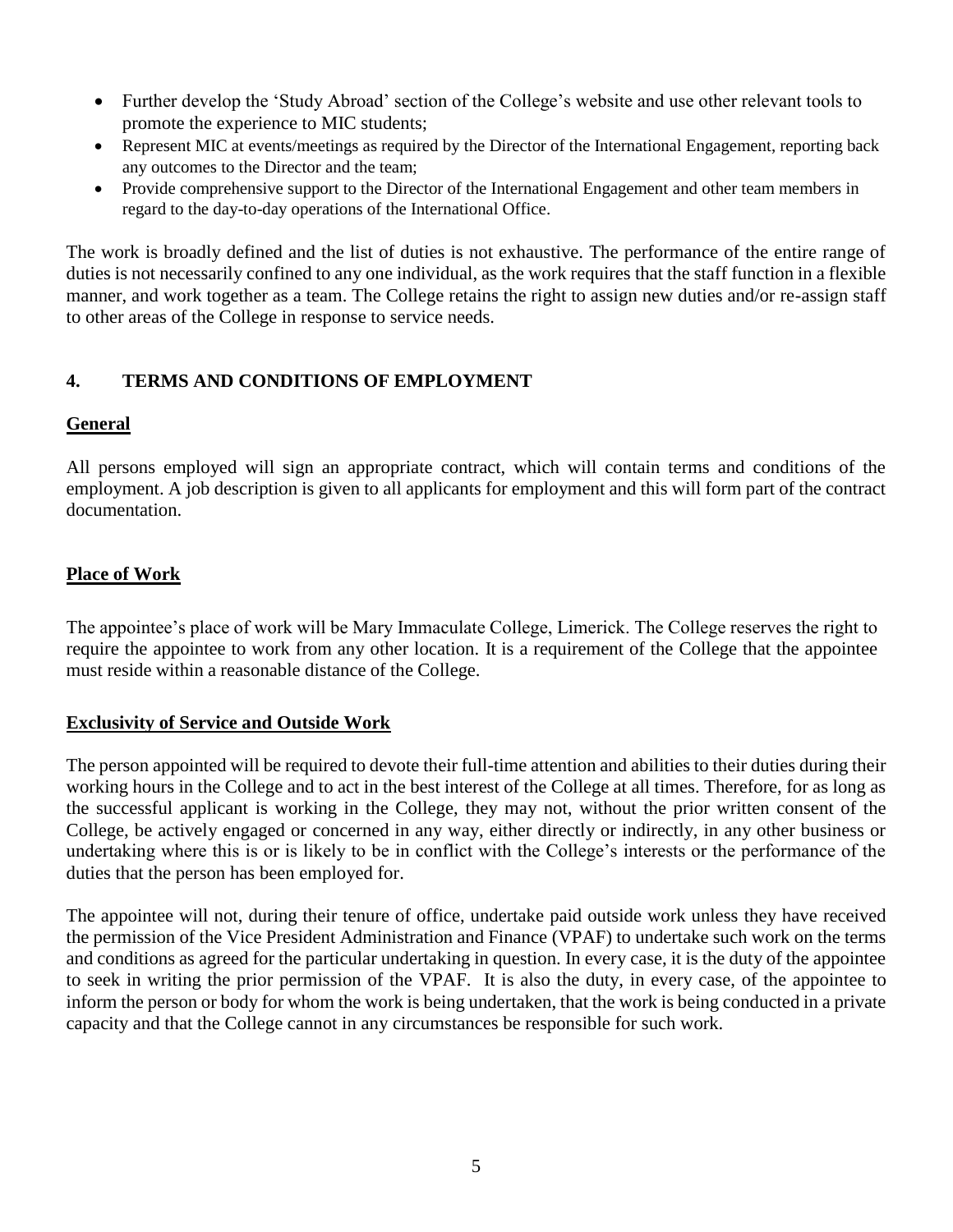#### **Probationary Period**

This appointment is subject to satisfactory completion of the standard 9 month probationary period. The probationary period may be extended at the discretion of the College but will not in any case exceed 11 months. Absences during the period of probation will extend the probationary period. Performance and conduct during the probationary period will be monitored through a process of assessment meetings. Termination of employment during the probationary period, for any reason or no reason, will be at the discretion of the College. The disciplinary procedure will not apply to a dismissal during probation where the probationary employee has been employed by MIC for less than 12 months.

#### **Hours of Attendance**

Full time hours are 37 hours per week.

The normal hours of duty are Monday to Thursday, 9am to 5.15pm and Friday 9am to 4.45pm with a 45-minute lunch break each day. However, the duties attaching to the position are such that the post holder may be required to work evenings/weekends on occasion to accommodate service needs. Subject to College policy, the post holder may avail of "Time-Off-In-Lieu (TOIL)" or overtime where working hours exceed 37 hours per week.

The College reserves the right to adjust starting and finishing times or days of duty to meet service needs.

#### **Salary**

The Salary scale for this position has been approved by the Department of Further and Higher Education, Research, Innovation and Science and the Higher Education Authority in line with Government Policy on Public Sector remuneration. The rate of remuneration may be adjusted from time to time in line with Government pay policy. The appointment will be made on the salary scale at a point in line with current Government Pay Policy. New entrants to the Civil or Public Sector, as defined in Circular 18/2010, will commence on the first point of the salary scale.

The grade for this post is Executive Officer. With effect from the 1<sup>st</sup> of February 2022, the annual salary scale for the grade of Executive Officer (Grossed up) is:

€32,429; €34,531; €36,527; €38,315; €40,044; €41,768; €43,454; €45,159; €46,818; €48,525; €49,658; €51,271 (LSI 1), and €52,893 (LSI 2)

With effect from the 1<sup>st</sup> of February 2022, the annual salary scale for the grade of Executive Officer (New Entrants Grossed up) is:

€29,633; €31,698; €32,429; €34,531; €36,527; €38,315; €40,044; €41,768; €43,454; €45,159; €46,818;  $\epsilon$ 48,525;  $\epsilon$ 49,658;  $\epsilon$ 51,271 (LSI 1), and  $\epsilon$ 52,893 (LSI 2)

Increments are awarded in line with national pay agreements.

Salary will be paid on a monthly basis on the 25th of each month, or the previous Friday if  $25<sup>th</sup>$  falls on a weekend, using the Paypath facility. Payment of salaries and wages are subject to statutory deductions, i.e. Income Tax (PAYE), Superannuation Contributions, Pay Related Social Insurance (PRSI) and Universal Social Charge (USC).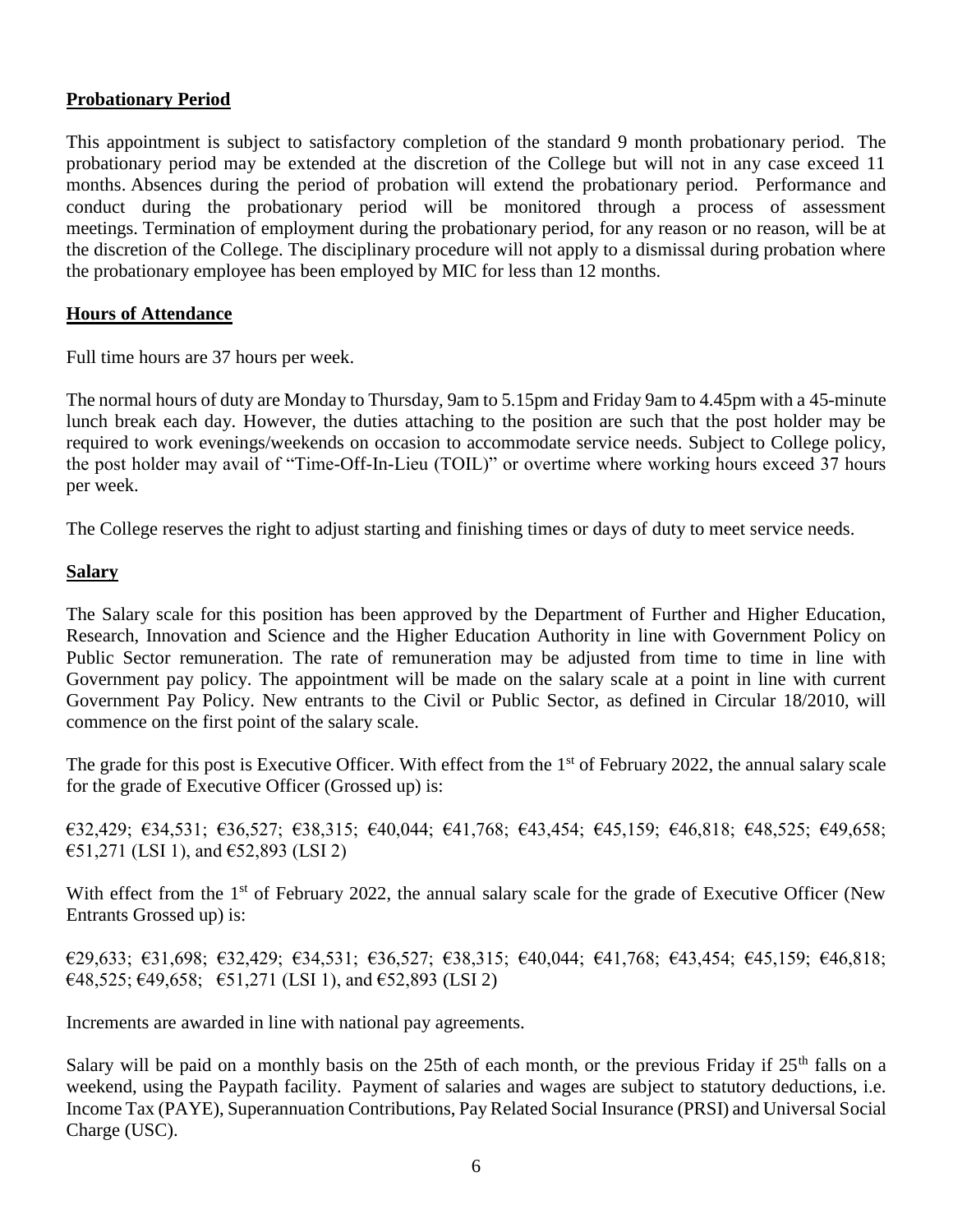#### **Superannuation**

New entrants appointed will be required to participate in the Single Public Service Pension Scheme and pay Superannuation contributions at the appropriate rates in accordance with the provisions of the Public Service Pensions (Single Scheme and Other Provisions) Act, 2012. Details of this scheme can be obtained from the College's website.

All other eligible appointees are automatically included in the Colleges' of Education Pension Scheme on taking up appointment. In compliance with the Colleges of Education Pension Scheme, deductions amounting to 6.5% are made from salary. Details of the regulations concerning the Colleges' of Education Pension Scheme may be obtained from the College's Human Resources Office.

The appointee will be required to pay Additional Superannuation Contribution (ASC) under the provisions of the Public Service and Pensions Act 2017.

Appointees who commenced employment in the public service between 1st April 2004 and 31st December 2012 and have not had a break in employment of greater than 6 months will have no mandatory retirement age. All other appointees will have a mandatory retirement age of 70.

Staff who are not eligible for membership of the Colleges' of Education Pension Scheme or the Single Public Service Pension Scheme may avail of a PRSA (Personal Retirement Savings Account). A designated PRSA provider has been nominated by the College and staff who are not eligible for membership of the aforementioned schemes should contact the Finance Office for further information on PRSA.

# **Annual Leave**

The annual leave entitlement for this grade is 25 working days per leave year. Annual leave should be taken when students are off campus and the taking of leave must have the prior approval of the relevant Line Manager.

Public Holidays are granted in accordance with the provisions of the Organisation of Working Time Act, 1997.

# **Sick Leave**

There is a discretionary sick pay scheme, details of which are available from the Human Resources Office. Employees who have a minimum 3 months continuous employment with the College may be granted sick pay subject to the terms of the Public Service Sick Leave Scheme. Sick pay is contingent on full cooperation and compliance with the Colleges absence management procedures.

# **Confidentiality**

In the course of working in Mary Immaculate College, the person appointed may have access to or hear information concerning staff and/or students and/or the functioning and the business of the College. Such information acquired in the course of employment with the College, including any aspect of the College's responsibilities or operations, is considered to be confidential information. On no account must information concerning students, staff or other College business be divulged or discussed except in the performance of normal duties and, unless authorised to do so, this information shall not be communicated to a third party. In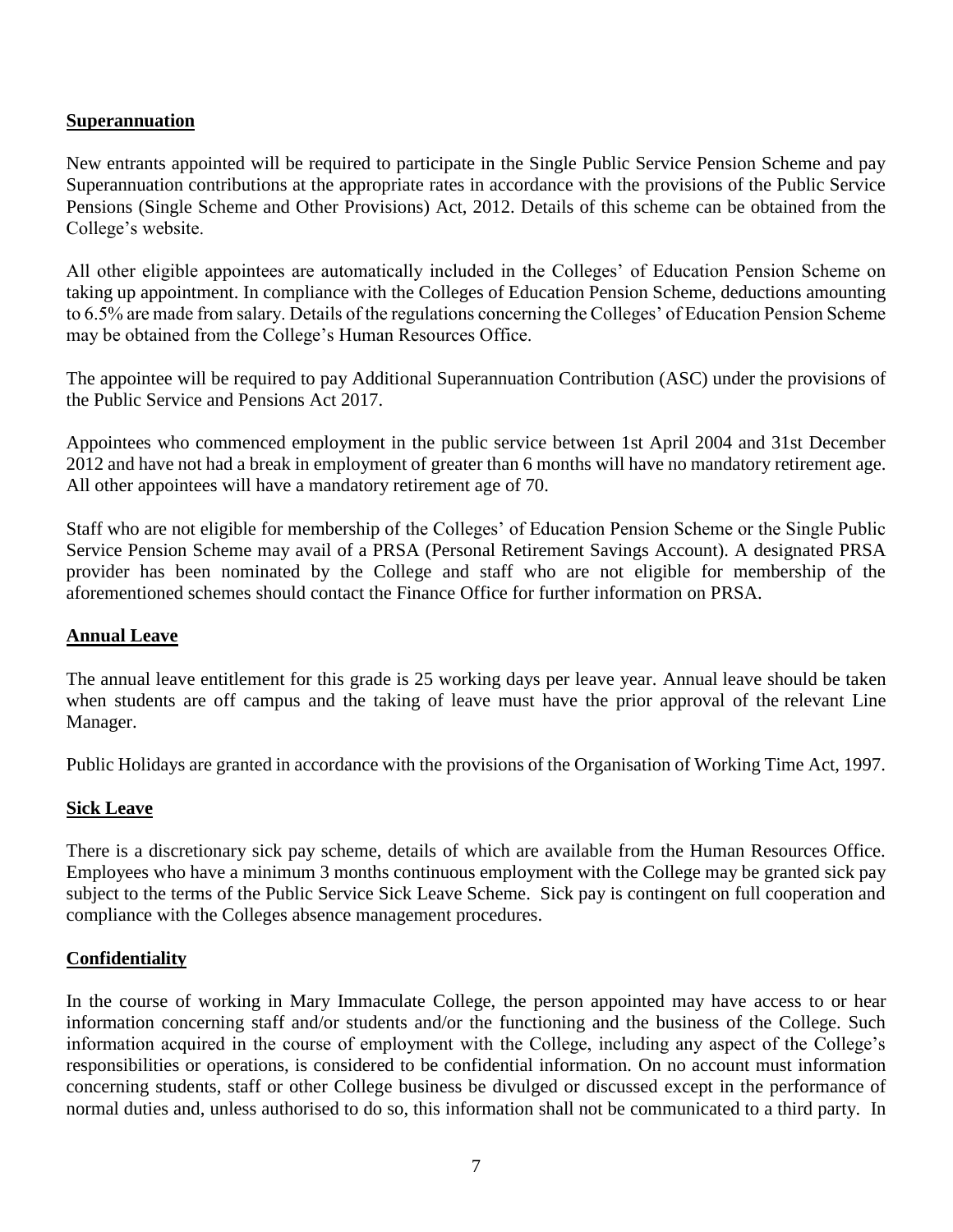addition, records must never be left in a manner that unauthorised persons can obtain access to them and must be kept in safe custody when no longer required.

# **Health & Safety**

Mary Immaculate College attaches the highest regard to the safety, health and welfare of its employees. It is the duty of each employee to take reasonable care to protect the health and safety of themselves and of other people in the workplace. Each employee must comply with all health and safety policies and procedures in operation in Mary Immaculate College and familiarise him/herself with the Safety Statement.

Employees are obliged to wear any PPE (Personal Protective Equipment) that they may be provided with and no person shall intentionally or recklessly interfere with or misuse any appliance, protective clothing or other equipment provided in the workplace for health and safety purposes. Employees are statutorily/legally obliged to ensure that any accidents/incidents which may occur are reported promptly to the Health and Safety Officer on the MIC Accident/Incident Report Form.

# **College Policies, Rules and Regulations**

The College is a Public Sector employer and is bound by National Agreements. It is also bound by regulations, circulars and directives issued on behalf of Government by the Department of Finance, Department of Further and Higher Education, Research, Innovation and Science and the Higher Education Authority.

Employees are at all times subject to the provisions of the Code of Conduct for Staff, College policies, rules and regulations. These policies include but are not confined to Disciplinary & Grievance Policies, Dignity at Work, Examination Rules & Regulations, Policy on Responsible Computing and Use of Information Technology Facilities. All policies are outlined on the College's Staff Portal for College employees. All employees are required to familiarise themselves with the contents of Policies and Procedures, on the College's Staff Portal.

# **Termination of Employment**

At least two calendar months written notice is required to resign this post.

On the termination of employment but before departing from the College, staff members are required to return to the College all books, reports, memoranda, correspondence, papers, records, reports, files including data held on electronic files, computer disks, electronically recorded discs, and any other documentation, and all other property, including office keys, belonging to the College or relating to its business or affairs which are in the possession of a staff member or under their control when the employment is terminated.

# **5. APPLICATION AND SELECTION PROCESS**

# **Method of Selection for Recommendation**

*Shortlisting*

An expert group will convene to conduct shortlisting of applicants, measured against pre-determined criteria.

*The criteria that will be used to shortlist candidates for this appointment are:*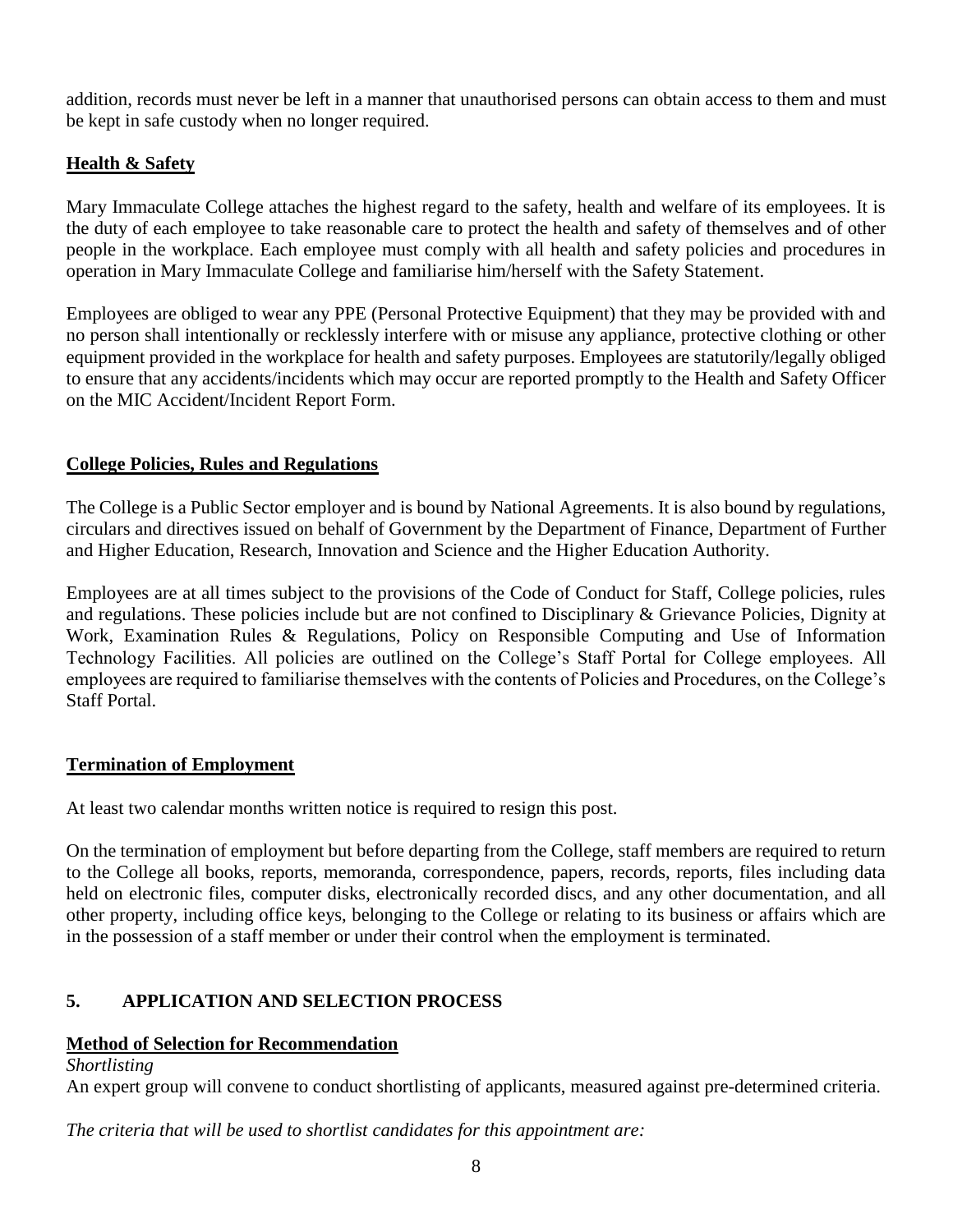- 1. (a) A relevant qualification at level 6 or higher on the National Qualification Framework **and** a minimum of 2 years relevant experience in either a marketing, communications or customer-focused setting, preferably in a higher education administrative setting;
	- **or**

(b) A minimum of 5 years' relevant experience in either a marketing, communications or customerfocused setting, preferably in a higher education administrative setting;

- Excellent interpersonal skills, with clearly demonstrated experience of developing networks and collaborations with other organisations
- Ability to undertake work related travel, including international travel (minimum 1 week's per semester), and a high degree of flexibility in regard to work practices and working arrangements
- Proven IT skills, including a high degree of proficiency in Word, Excel, PowerPoint and Microsoft Teams, as well as experience of marketing through various social media platforms
- Have knowledge and sensitivity to cultural issues and experience of dealing with international organisations / individuals
- An empathetic disposition and student-focused approach with a willingness to be flexible in the provision of support to students particularly in situations requiring a sensitive and timely response
- A full driving licence
- A working knowledge of marketing/communications strategies, student recruitment and third level education at national and international levels (Desirable)
- People management skills and experience (Desirable)
- Linguistic skills e.g. in Spanish, Portuguese or Chinese (Desirable)

Normally the number of applications received for a position exceeds that required to fill the position. While a candidate may meet the eligibility requirements of the competition, if the numbers applying for the position are such that it would not be practical to interview everyone, the College may decide that a limited number will be called to interview. This is not to suggest that other candidates are necessarily unsuitable to undertake the job, rather that there are some candidates, based on their application, appear to be better qualified and/or have more relevant experience. It is incumbent, therefore upon the applicant, to ensure that all relevant information is included in their application and that they clearly identify how they meet the specified candidate criteria.

The selection process may include an aptitude assessment of one or more of the essential competencies for the post.

# *Interview*

A recommendation for appointment will be made by an interview board. The appointment will be based on this recommendation, except where considerations of health or an unsuitable record in previous employment warrants a departure. A panel will be formed from which permanent and temporary appointments to the position of **International Relations Executive** may be filled during the life of the panel (12 months).

Candidates must produce satisfactory documentary evidence of all training and experience claimed by them, if required.

# **Medical Examination**

For the purpose of satisfying requirements as to health, successful candidates, before being appointed, may be required to participate in pre-employment health screening.